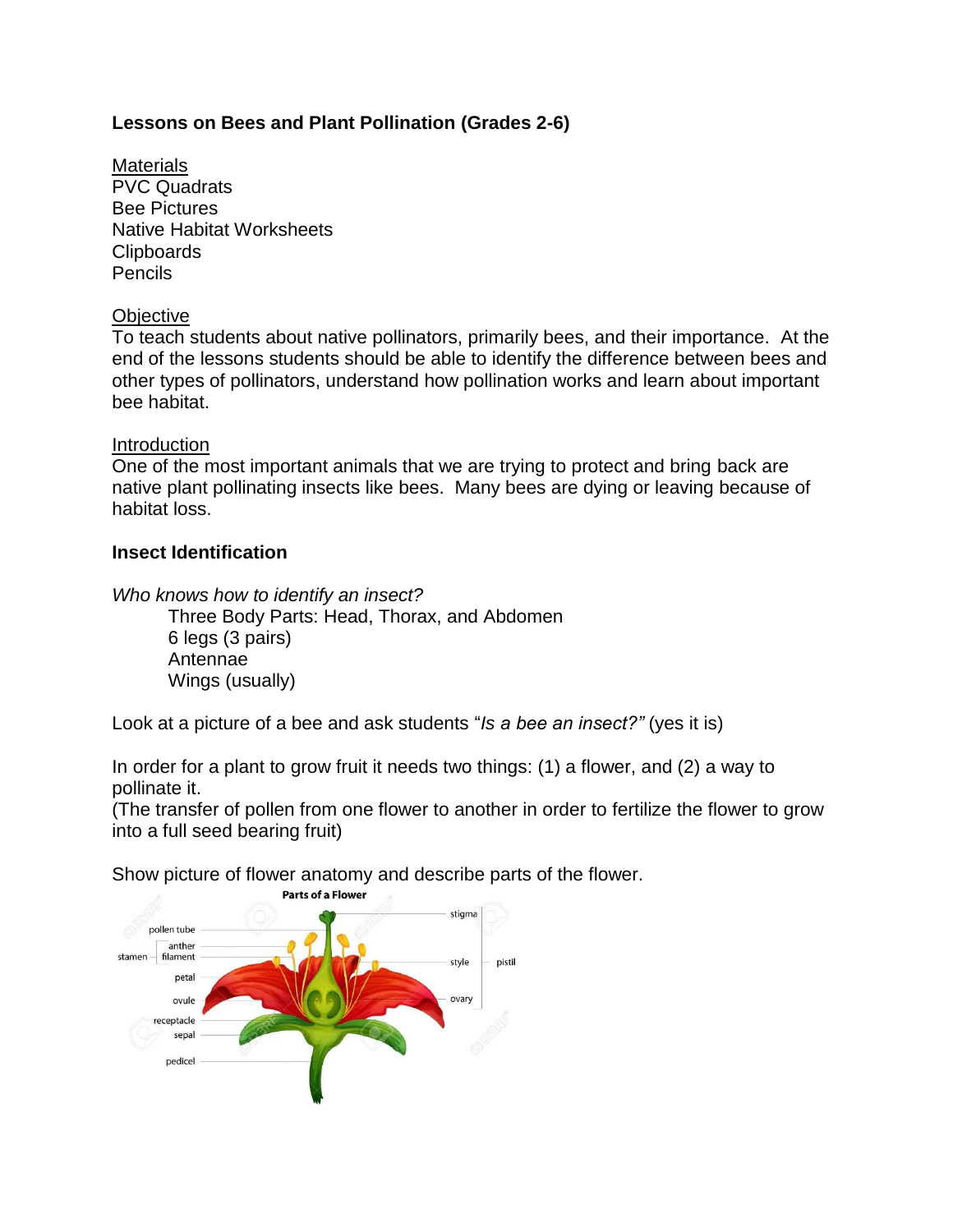# **Pollination**

*What is pollination?* Ask students to define term.

Show picture of pollen grains on a stigma. The purpose of pollination is reproduction  $$ in a plant, that means making seeds to propagate the next generation. Show picture of flower in cross-section.

In general, plants prefer to cross-pollinate – to have their pollen land on the stigma of another flower of the same species. Since plants are rooted in the ground, how do they accomplish this?

The first plants in history were pollinated using the wind. This process is not as effective, as a lot of the pollen is wasted when it doesn't land in the right place. Windpollinated plants have to produce massive amounts of pollen.

Later, the flowering plants burst onto the scene and became highly successful. They have evolved a very clever solution – using insects to transfer their pollen! How do plants persuade the insects to help?

By advertising, by communicating with them!

1) Colorful petals. Some flowers, eg. lupine actually change the color of their petals after they have been pollinated to tell the bees not to waste their time visiting them. 2) Nectar rewards – Nectar is essentially sugar water with some amino acids and vitamins. It is a reward for the bees' services. It is an energy source to fuel the flight of the bees, as well as for nourishing their larvae.

- 3) Nectar guides (show pictures)
- 4) Fragrance
- 5) UV signals (show pictures)
- 6) Electrical signals

### **Exercise: Have the students pollinate a real flower!**

Let the children be bees and to pollinate several lilies that you have placed apart around the classroom. First put on an antenna headband and pretended to be a bee, and demonstrate pollination with a Q-tip. Then ask the students to do this. It's good to have a couple of helpers stationed at the flowers to make sure that the kids know what they're doing as bees.

Lilies are perfect for this activity since their parts are large and easy to see. It is best to purchase these a few days in advance, to allow for the flowers to fully open and the anthers to release pollen. Trader Joe's usually has a ready supply of lilies with anthers intact (many florists actually mutilate the anthers to avoid pollen staining!). Get at least 2-4 stalks (they are sold in bunches anyway) - this way, you can send your little 'bees' buzzing all over. Make sure the lilies are kept in water in a cool place. Also keep them in water while transporting them.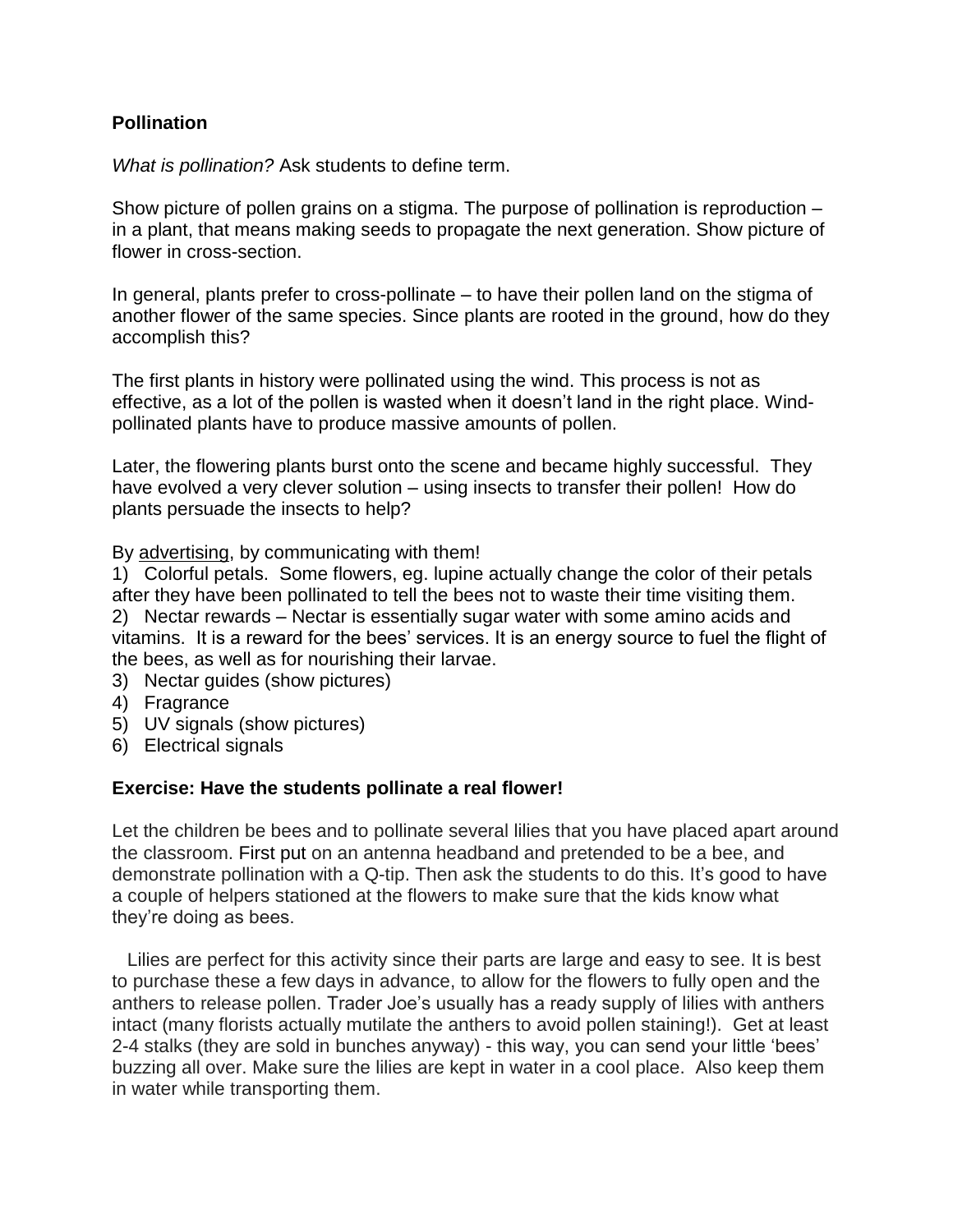# **Bee Adaptations**

Our most important pollinators are bees. They have special anatomical and behavioral adaptations for the job. Let's talk a little about these adaptations.

## Vision

Bees see well in the yellow, blue, violet and ultra-violet (UV) range. They don't see red well. (Show picture of electromagnetic spectrum comparing bee and human visual sensitivities) So, red flowers are generally not attractive to bees, but to birds.

## Body hair

(Show picture) Bees are hairy creatures. What's more, their hairs are branched, making it easy for pollen to adhere to them. When a bee flies, some electrons are stripped off their body, making them slightly positively charged. Pollen grains have a slightly negative charge. So when a bee gets close to pollen, the grains are actually attracted to them, and jump onto them!

## Pollen-carrying structures

'Pollen baskets' or **corbiculae** (show pictures) Honey bees and bumble bees have these. **Scopae** or special long hairs (show pictures) on underside of the abdomen or on hind legs.

### **Tongues**

Different species of bees have different lengths of tongue to gather nectar from different flowers. Nectar is essentially sugar water with some amino acids and vitamins. It is an energy source for the bees to fuel their flight and to feed to their young. It is a reward for the bees' services.

So you see, bees and flowers have a mutualistic relationship – they help each other out in a mutually beneficial way.

Many gardeners like to have butterflies visit their gardens. We all love butterflies – they are beautiful. But butterflies are only 'accidental' pollinators. They do not gather pollen since their young do not feed on pollen. Occasionally when they sip nectar at a flower, some pollen might accidentally rub off on them and get transferred to the next flower.

### **Flower Dissection**

Cut in half a large flower like a lily to show the different parts of a flower to students, see if they can identify the parts they just learned. Take a Q-tip and act like a bee by getting some pollen on the tip and transferring it to the stigma to show the act of pollination.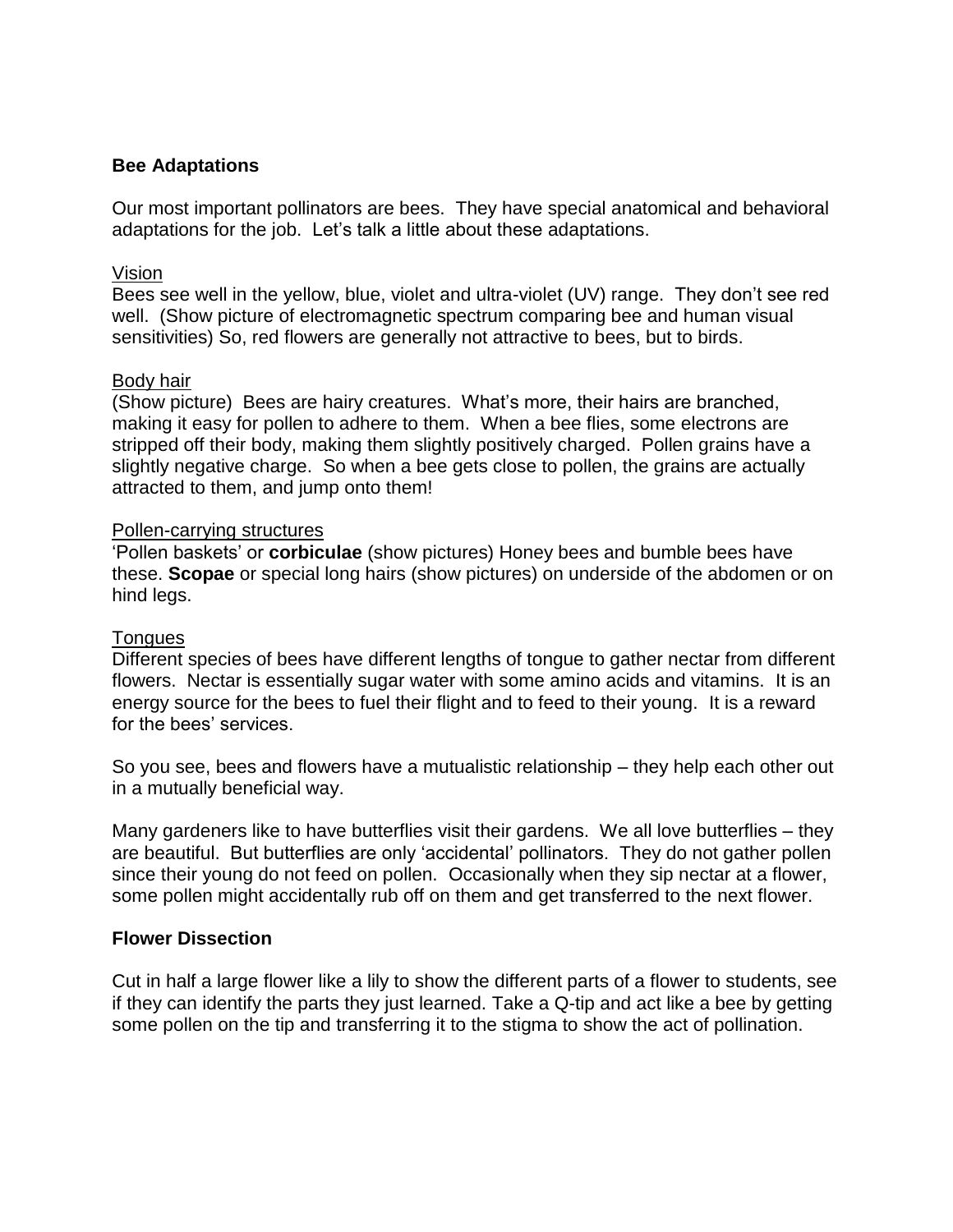# **Types of Bees and Where They Live**

Bees are a very important insect for pollination. While a lot of flying animals such as birds and butterflies are also pollinators, bees actually collect pollen on purpose allowing them to transfer pollen from flower to flower even better than a butterfly who only gets pollen on them on accident.

Here in California we have many different types of native bees.

Most of us are familiar with the honey bees. They are not native to California, but were introduced from Europe. They are still the most common bees that visit our garden and do the bulk of the pollination. They produce the honey that we so enjoy, and that they live as a colony in a hive with what we call 'social insects' with distinct division of labor among the hive members.

Most of our native bees, however, are not social, but solitary. They do not live in a communal hive - each female builds her own nest and provides for her own young.

We do have a group of somewhat social bees - the bumble bees. They do live in a common nest (which is usually an abandoned rodent burrow), but their community is not as well organized and structured as the honey bees.

The majority of our native bees are solitary bees. We will not go into detail about the various species, but will discuss them briefly on their different nesting behavior:

70% of the solitary bees nest in the ground. They dig burrows and line them with different kinds of materials, depending on the species. The female will lay an egg on the pollen and nectar that she has fashioned into a moist lump called a 'bee bread' (this is what the bee larva will feed on when it hatches from the egg). She partitions that cell off and starts another cell. Each burrow can hold several cells.

Some native bees nest in hollow plant stems. The female leaf-cutter bee uses the round pieces of leaves that she's cut to line and partition the cells. The wool carder female lines her brood chambers with soft plant fibers that she has scraped off leaves and stems. The mason bees use mud to partition and plug their nesting chambers.

The large carpenter bees actually excavate their own cavities in wood, and partition the cells with the chewed up bits of wood moistened with their saliva. These plugs actually look like particle boards!

It is very difficult to tell the small bees apart unless you capture them and look at them under a microscope. However, with practice, one can tell the larger bees by their size, appearance, and sometimes behavior. Another useful distinction is how the bee carries its pollen load:

 The honey bees and bumble bees have 'pollen baskets' on their back legs into which they pack the pollen when they forage.